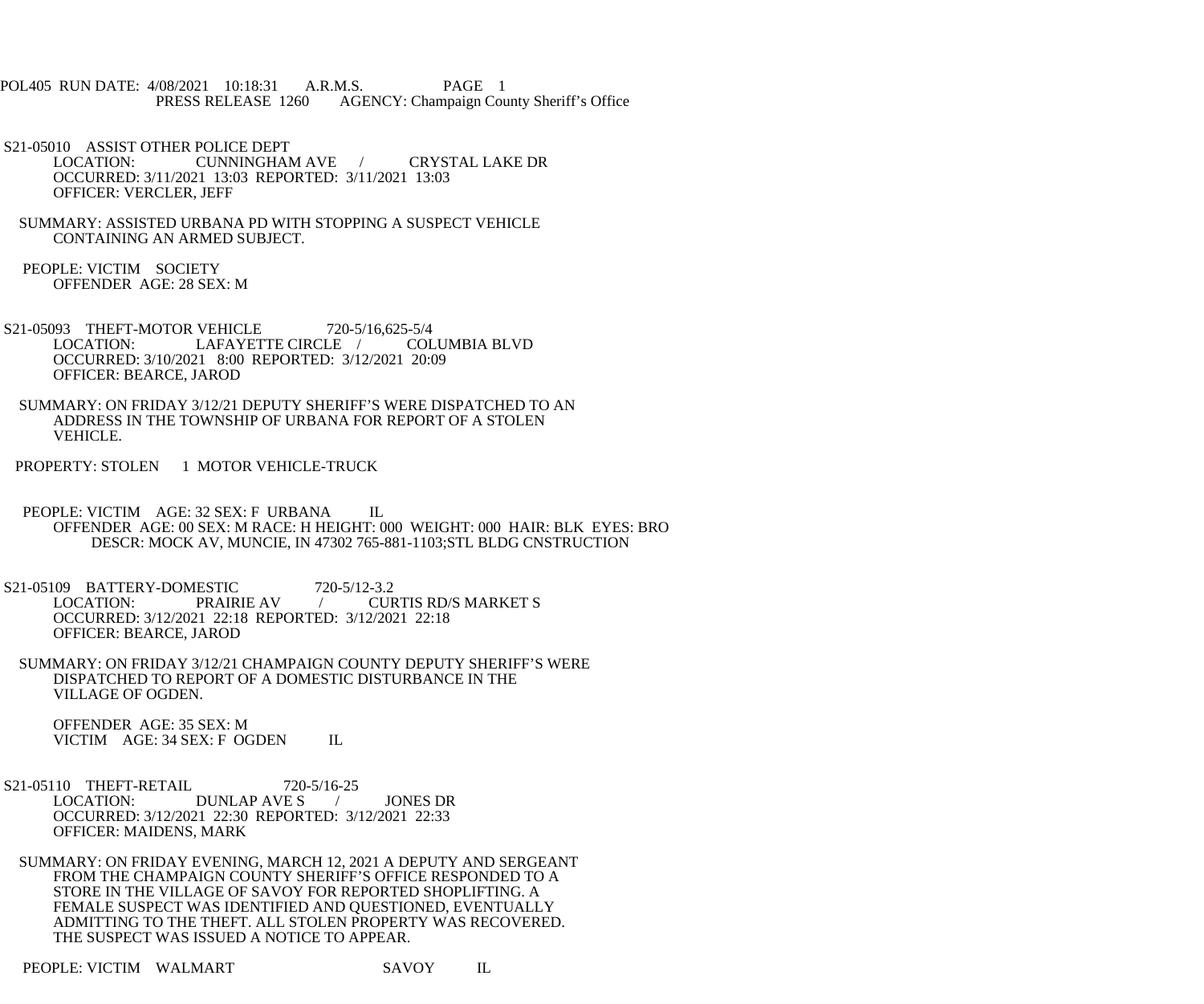- POL405 RUN DATE: 4/08/2021 10:18:31 A.R.M.S. PAGE 2<br>PRESS RELEASE 1260 AGENCY: Champaign Cou AGENCY: Champaign County Sheriff's Office
- ARRESTS: DEITZ TILLIE S AGE: 30 SEX: F 108 W WASHINGTON CHAMPAIGN IL CHARGE: THEFT-RETAIL 720-5/16-25 THEFT-RETAIL 720-5/16-25 THEFT-RETAIL<br>BY: MAIDENS, MARK AT: DUNLAP AV/JONES DR
- S21-05224 RECOVERED STOLEN VEHICLE<br>LOCATION: 1350E @ 2200N 1350E @ 2200N / @ 2200N OCCURRED: 3/14/2021 10:16 REPORTED: 3/14/2021 10:16 OFFICER: LIVINGSTON, ANDREW
- SUMMARY: DEPUTIES WERE ADVISED OF A POSSIBLE STOLEN TRAILER AT THE ABOVE ADDRESS. METCAD WAS GIVEN THE REGISTRATION NUMBER FOR THE TRAILER AND IT RETURNED STOLEN OUT OF VERMILLION COUNTY. THE VIN WAS CONFIRMED THROUGH METCAD AND TRAILER WAS TOWED BY FELDKAMP'S TOWING.
- PROPERTY: STOLEN 1 TRAILER<br>COLOR: BLK/ 2013 2013 MAKE: TRLR MODEL: ALL BODY: TL LIC#: IL 89895TE
- PEOPLE: VICTIM SOCIETY<br>OFFENDER SEX: R SEX: RACE: HEIGHT: 000 WEIGHT: 000 HAIR: EYES:
- S21-05656 THEFT OF MOTOR VEH PARTS & ACCESS 625-5/4-102 & 103 CRIMINAL DAMAGE TO PROPERTY 720-5/21-1 LOCATION: 1900 BLOCK OF 1850N URBANA OCCURRED: 3/14/2021 12:00 REPORTED: 3/19/2021 16:10 OFFICER: BOLT, GAGE
- SUMMARY: ON 3/19/21 DEPUTIES WERE DISPATCHED TO THE REPORT OF A STOLEN CATALYTIC CONVERTER IN THE AREA OF STANTON TWP. DEPUTIES INTERVIEWED THE VICTIM AND SECURED PHOTOGRAPHS OF THE VEHICLE.
- PROPERTY: STOLEN 1 AUTO PART & ACCESSORY
	- OFFENDER SEX: RACE: HEIGHT: 000 WEIGHT: 000 HAIR: EYES: VICTIM AGE: 68 SEX: M URBANA IL
- S21-06337 DRIVING UNDER THE INFL-ALCOHOL 625-5/11-501A2 BREATH ALCOHOL OVER LIMIT 625-5/11-501(A)1 OPERATE UNINSURED MOTOR VEHICLE 625-5/3-707<br>IMPROPER LANE USAGE 625-5/11-709 IMPROPER LANE USAGE 625-5/11-709<br>DRIVING WITHOUT LIGHTS 625-5/12-201 DRIVING WITHOUT LIGHTS DRIVING UNDER SUSPENDED LICENSE 625-5/6-303 ILLEGAL TRANSPORTATION OF LIQUOR 625-5/11-502<br>LOCATION: W UNIVERSITY AV W / @ N GOODWIN AV W UNIVERSITY AV W / OCCURRED: 3/28/2021 2:54 REPORTED: 3/28/2021 2:54 OFFICER: WILLMORE, JUSTIN
- SUMMARY: ON MARCH 28, 2021, AT APPROXIMATELY 0254 HOURS CHAMPAIGN